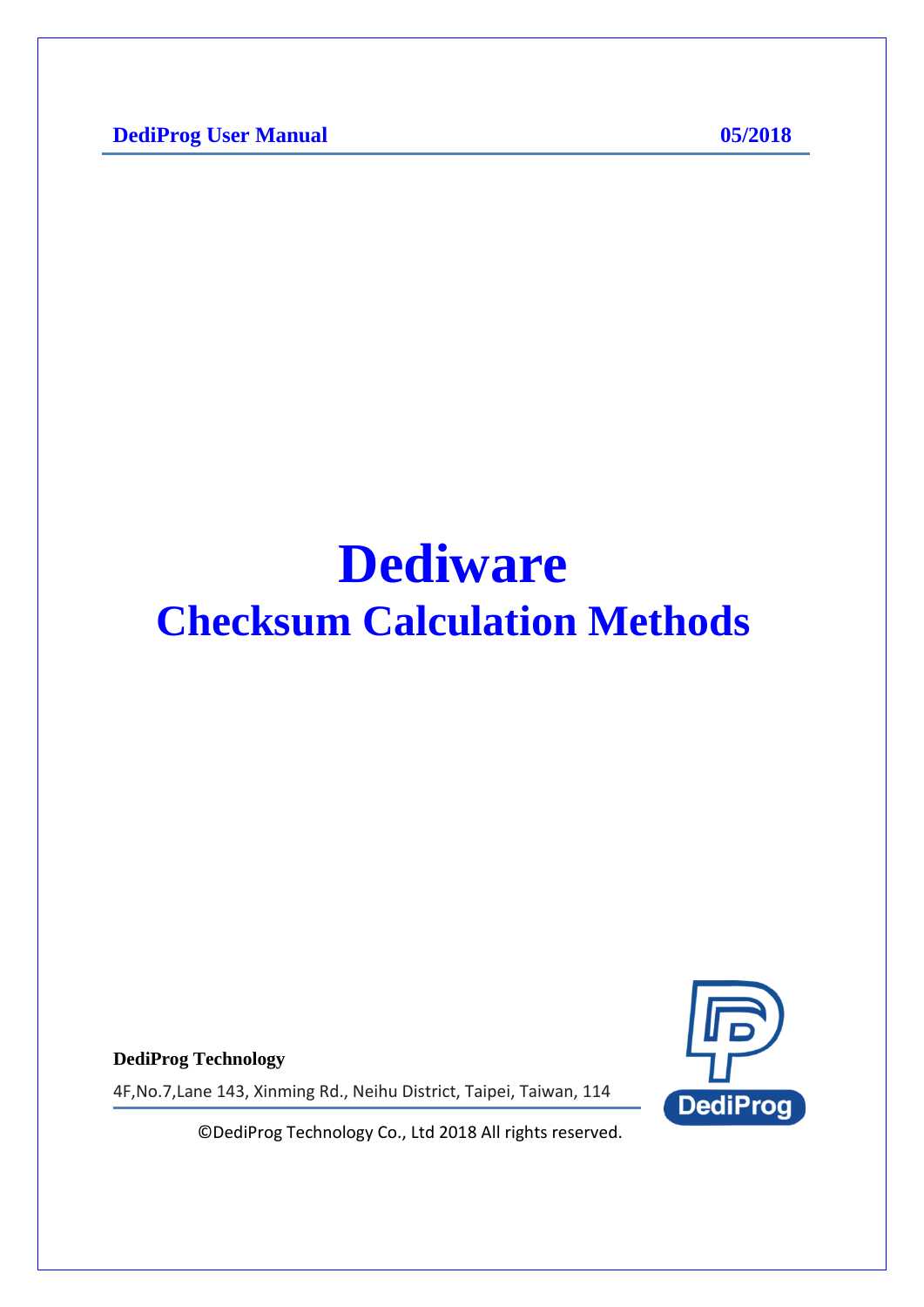

#### **Important notice:**

This document is provided as a guideline and must not be disclosed without the consent of DediProg. However, no responsibility is assumed for errors that might appear.

DediProg reserves the right to make any changes to the product and/or the specification at any time without notice. No part of this document may be copied or reproduced in any form or by any means without prior written consent of DediProg.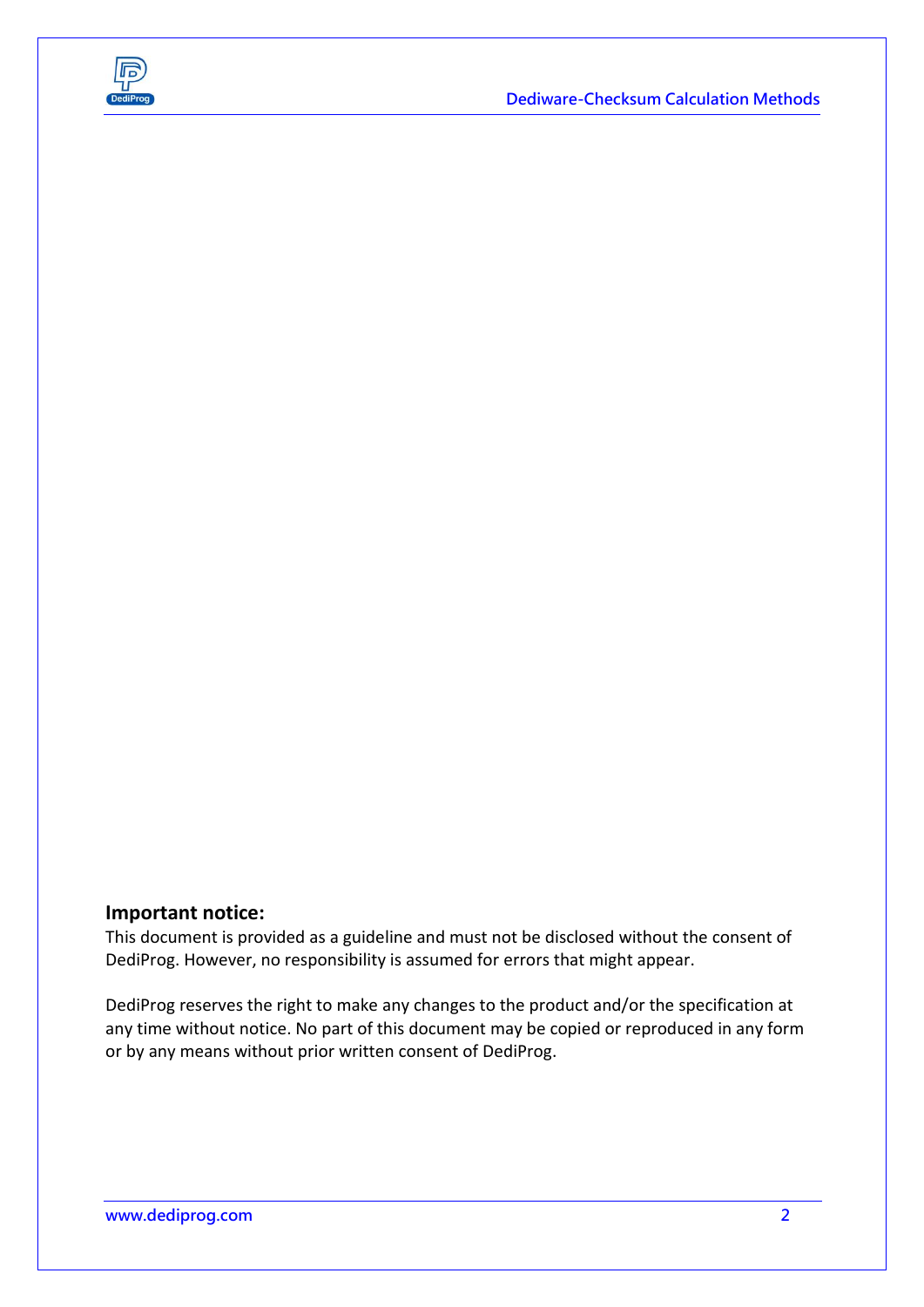

This document describes how to calculate the Checksum in Dediware for verification. What are the differences between the Chip Checksum, the File Checksum, and the Option Checksum? Please refer to the followings:

#### **File Checksum :**

Calculation method:

After the file has been

File Checksum is for a single file Checksum. First, analyze the file to Binary, and accumulate the effective data. Most of Intel Hex (\*.hex, \*.h16, \*.h20), Motorola Hex(\*.mot , \*.s19, \*.abs, \*.mhx, \*.srec) and Binary(\*.bin, \*.rom), TI TXT are all using this method. Use byte sum method for other kinds of files.

#### **The effective data in each partition.**

Example 1. There are four partitions of the accumulated data in the below chart.

| PartitionNa | StartProgAddr: | FileOffset: | ProgramLen: | FillUnusedByte: | FileFormat: | FileChecksum:  | ChipCheckSum:  | FilePath: |
|-------------|----------------|-------------|-------------|-----------------|-------------|----------------|----------------|-----------|
| Flash       | 0x8400         | oxo         | 0x3B12      |                 | Motorola S  | <b>ByteAcc</b> | <b>ByteAcc</b> | C:\Users\ |
| Flash       | 0xFFBD         | oxo         | 0x1         |                 | Motorola S  | <b>ByteAcc</b> | <b>ByteAcc</b> | C:\Users\ |
| Flash       | 0xFFBF         | oxo         | 0x1         |                 | Motorola S  | <b>ByteAcc</b> | <b>ByteAcc</b> | C:\Users\ |
| Flash       | 0xFFCA         | oxo         | 0x36        |                 | Motorola S  | <b>ByteAcc</b> | <b>ByteAcc</b> | C:\Users\ |
|             |                |             |             |                 |             |                |                |           |

Then the File checksum calculation method will be

First Partition Address  $0x8400$   $\sim$   $0x8400 + 0x3B12 - 0x1$ 

- + Second Partition Address 0xFFBD
- + Third Partition Address 0xFFBF
- + Forth Partition Address 0xFFCA ~ 0xFFCA + 0x36 0x1

Example 2. There is only one partition in this chart.

| PartitionNa<br>Flash | StartProgAddr:<br>oxo | FileOffset:<br>oxo | ProgramLen:<br>0X400000 | FillUnusedByte: | FileFormat:<br>Binary(*.bin) | FileChecksum:<br><b>ByteAcc</b> | ChipCheckSum:<br><b>ByteAcc</b> | FilePath:<br>C:\Users\ |
|----------------------|-----------------------|--------------------|-------------------------|-----------------|------------------------------|---------------------------------|---------------------------------|------------------------|
|                      |                       |                    |                         |                 |                              |                                 |                                 |                        |
|                      |                       |                    |                         |                 |                              |                                 |                                 |                        |
|                      |                       |                    |                         |                 |                              |                                 |                                 |                        |

The File Checksum Calculation method will be accumulating the data of the address of 0~0x3FFFFF.

## **Chip Checksum:**

Chip Check sum is the sums of the IC memory contents. Some ICs have two Partitions, then Chip Checksum will be the sums of these two partitions.

Chip Checksum = Byte Sum. The accumulative sums of the content from each Partition.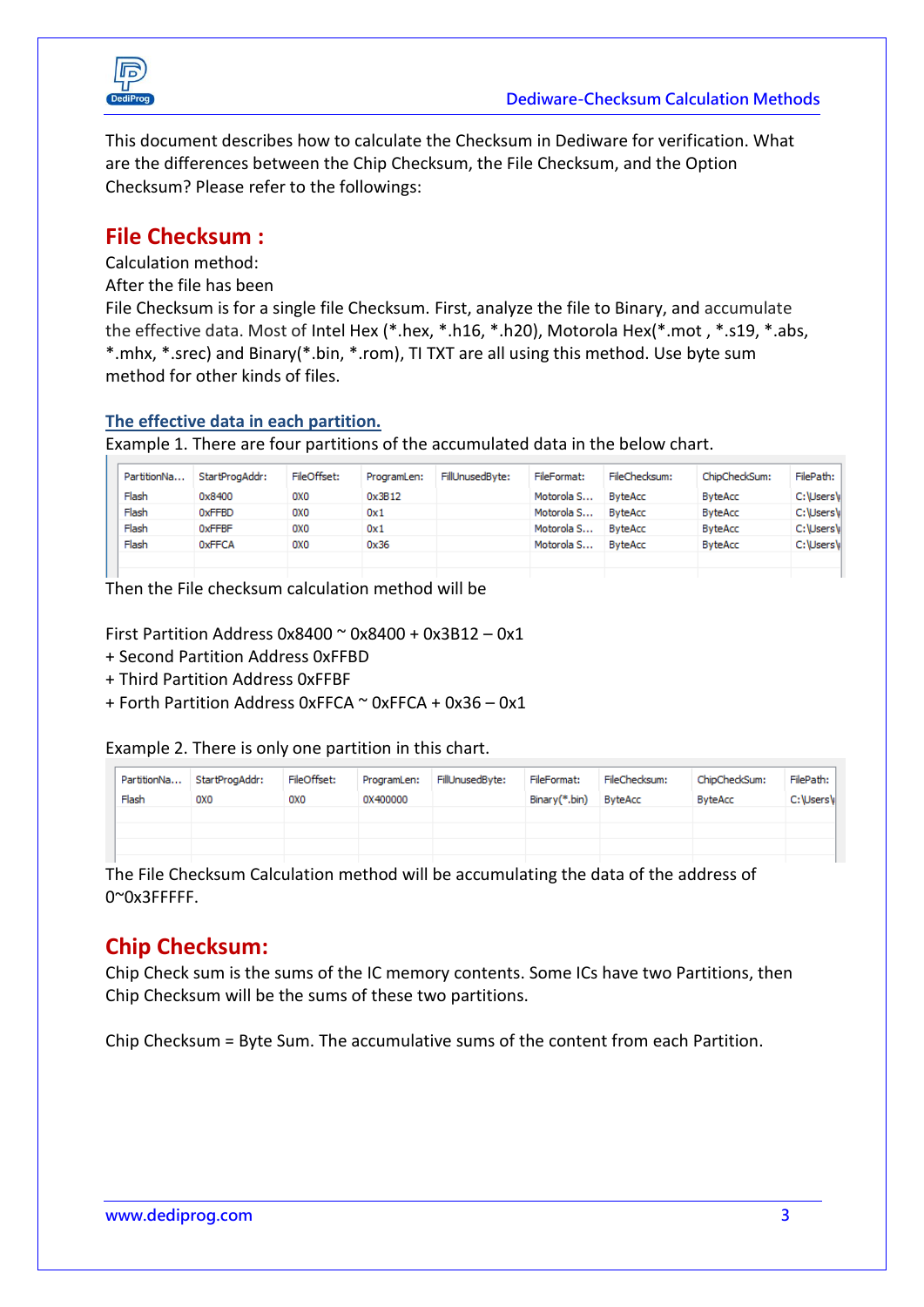

Example 1: S25FL032P has two Partitions, Flash, and 512 Bytes OTP, then the Checksum will be the sums of Flash + 512 Bytes OTP. In order to let the user verify easily, Dediware can also assign one of the Partitions for verification.

|             |                                      |           |                                                |          |                              |                                           | $\Box$ Flash<br>□ 512Bytes OTP |                    | Clear Log     |                                       | $\checkmark$ |     |
|-------------|--------------------------------------|-----------|------------------------------------------------|----------|------------------------------|-------------------------------------------|--------------------------------|--------------------|---------------|---------------------------------------|--------------|-----|
| - ChipInfo- |                                      |           |                                                |          | <b>Production Statistics</b> | <b>Batch Config Setting</b><br>StartMode: | Calculate                      | Cancel             |               |                                       |              |     |
| Type:       | <b>SPI NOR</b><br>Manufact: Spansion | ID:       | 010215<br>ADP P/N1: SPI-100-BGA024-080060-001O | Success: | $\mathbf{0}$                 |                                           |                                | Chip<br>0x2BAD74E8 | File CheckSum | File Name                             |              |     |
| Size:       | Dx00400280                           | ADP P/N2: |                                                | Failure: | $\bullet$                    |                                           |                                | Option             | 0x2BAB76E8    | iflash_xiaomi.dev.lx2_1.2.9-0_4MB.bin |              |     |
|             | Package: BGA24 6x8 4x6ball           | ADP P/N3: |                                                | Total:   | $\circ$                      |                                           |                                | 0x0                |               |                                       |              |     |
|             | PartNum: S25FL032P                   |           |                                                |          |                              |                                           |                                |                    |               |                                       |              | Ad- |
| Idle        |                                      |           |                                                |          |                              | ProjectName:                              |                                |                    |               | ProjectCheckSum:0x00                  |              |     |

In this case, a Flash same as a 4MB file was loaded. Since 512 Bytes OTP did not load the content, so all of them are 0xFF, then the Chip Checksum calculation will be Flash + 512Bytes OTP.

Flash is 0x2BAB76E8 512Bytes OTP is 0xFF x 0x200 = 1FE00

Chip Checksum = 0x2BAB76E8 + 1FE00 = **2BAD74E8**

Example 2. How to calculate when the file size is smaller than the IC volume? In this case, the assigned Flash, S25FL064A, is 8MB, and the loaded file is 4MB.

|                         |                                      |                              | $\Box$ Flash                                              | Clear Log<br>ave Log                                              |
|-------------------------|--------------------------------------|------------------------------|-----------------------------------------------------------|-------------------------------------------------------------------|
| Chipinfo                |                                      | <b>Production Statistics</b> | Calculate<br>Cancel<br>-Batch Config Set !!<br>StartMode: | $k$ Sum                                                           |
| <b>SPI NOR</b><br>Type: | 010216<br>ID:                        | Success:<br>$\mathbf{0}$     |                                                           | File CheckSum<br><b>File Name</b><br>Chip                         |
| Manufact: Spansion      | ADP P/N1: SPI-127-SOP016-300mil-01FE |                              |                                                           | 0x6B6B76E8<br>iflash_xiaomi.dev.lx2_1.2.9-0_4MB.bin<br>0x2BAB76E8 |
| 0x00800080<br>Size:     | ADP P/N2:                            | Failure:<br>$\bullet$        |                                                           | Option                                                            |
| Package: SOP16 300mil   | ADP P/N3:                            | Total:<br>٥                  |                                                           | 0x0                                                               |
| PartNum: S25FL064A      |                                      |                              |                                                           |                                                                   |
| <b>Lating</b>           |                                      |                              | DenisetManage                                             | Designed has became 0.00                                          |

This Chip Checksum calculation will be 4MB file (0x2BAB76E8) + 4MB of blank (0xFF). Chip Checksum = 0x2BAB76E8 + 0x400000 x 0xFF = 6B6B76E8

## **Option Checksum :**

This Checksum verification is only designed for the IC that has the Option. There is no certain method to calculate; it depends on the address of each IC when it was designed. In production, other than comparing the Chip Checksum and the File Checksum, please also check if the IC that has the Option and if it is correct or not.